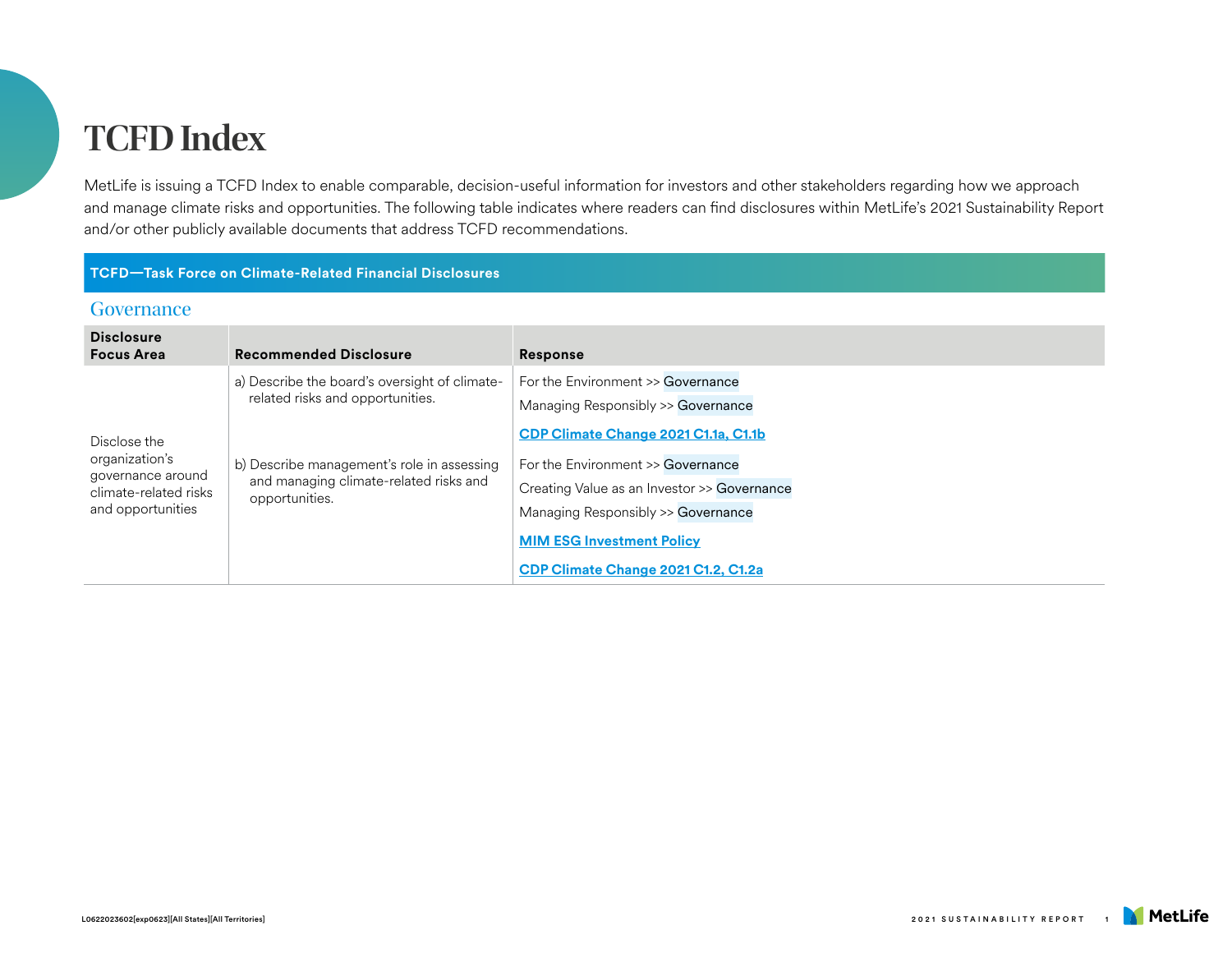## **TCFD Index**

### **TCFD—Task Force on Climate-Related Financial Disclosures**

### Strategy

| <b>Disclosure</b><br><b>Focus Area</b>                                                                                                                                           | <b>Recommended Disclosure</b>                                                                                                                                  | <b>Response</b>                                                                                           |
|----------------------------------------------------------------------------------------------------------------------------------------------------------------------------------|----------------------------------------------------------------------------------------------------------------------------------------------------------------|-----------------------------------------------------------------------------------------------------------|
| Disclose the actual<br>and potential<br>impacts of climate-<br>related risks and<br>opportunities on<br>the organization's<br>businesses, strategy<br>and financial<br>planning. | a) Describe the climate-related risks and<br>opportunities the organization has identified<br>over the short, medium, and long term.                           | CDP Climate Change 2021 C2.1, C2.1a, C2.1b, C2.2a, C-FS2.2b, C2.3a, C2.4a                                 |
|                                                                                                                                                                                  | b) Describe the impact of climate-<br>related risks and opportunities on the<br>organization's businesses, strategy, and<br>financial planning.                | Creating Value as an Investor                                                                             |
|                                                                                                                                                                                  |                                                                                                                                                                | For the Environment                                                                                       |
|                                                                                                                                                                                  |                                                                                                                                                                | CDP Climate Change 2021 C2.3a, C2.4a, C3.1, C3.1d, C3.1e, CFS3.2a, CFS3.2b, CFS3.3a                       |
|                                                                                                                                                                                  | c) Describe the potential impact of different<br>scenarios, including a 2°C scenario, on the<br>organization's businesses, strategy, and<br>financial planning | Managing Responsibly >> Risk Management >> Managing Climate Risks<br>CDP Climate Change 2021 C3.1a, C3.1c |

Risk Management

| Disclose how<br>the organization<br>identifies, assesses<br>and manages<br>climate-related risks. | a) Describe the organization's processes for<br>identifying and assessing climate-related<br>risks.                                                               | For the Environment >> Our Approach; Resilient Operations<br>Creating Value as an Investor >> Governance; MetLife General Account Investment Portfolio                                              |
|---------------------------------------------------------------------------------------------------|-------------------------------------------------------------------------------------------------------------------------------------------------------------------|-----------------------------------------------------------------------------------------------------------------------------------------------------------------------------------------------------|
|                                                                                                   | b) Describe the organization's processes for<br>managing climate-related risks.                                                                                   | Managing Responsibly >> Our Approach; Governance; Risk Management<br><b>MIM ESG Investment Policy</b><br>CDP Climate Change 2021 C2.1, C2.1a, C2.2, C2.2a, CFS2.2c, C-FS2.2f<br>For the Environment |
|                                                                                                   |                                                                                                                                                                   | Creating Value as an Investor<br>Managing Responsibly >> Our Approach; Governance; Risk Management<br>CDP Climate Change 2021 C2.1, C2.1a C2.2, C2.2d                                               |
|                                                                                                   | c) Describe how processes for identifying,<br>assessing, and managing climate-related<br>risks are integrated into the organization's<br>overall risk management. | For the Environment >> Our Approach<br>Managing Responsibly >> Our Approach; Governance; Risk Management<br><b>MIM ESG Investment Policy</b><br>CDP Climate Change 2021 C2.1, C2.2                  |